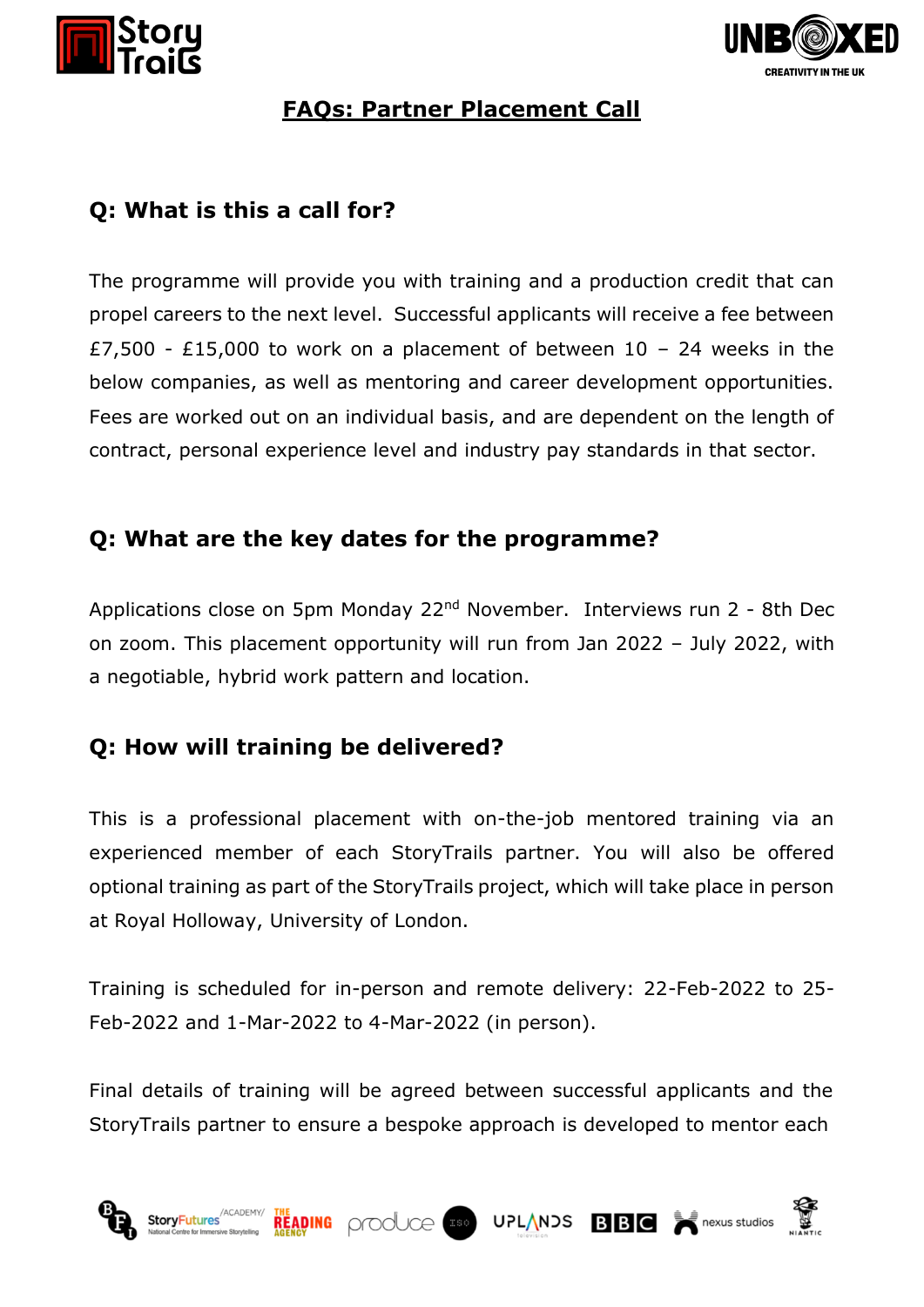



### **Q: Where will I be based for the project?**

Refer to the details on the individual placements. You do not need to be located in the town or city the company you select for a placement is located, but it may be beneficial if you can be there to work in person as circumstances dictate as possible.

## **Q: What will I receive?**

- A  $E7,500$   $E15,000$  fee to work on a placement of between  $10 24$  weeks in the below companies. Fee is dependent on the length of contract; experience level and industry pay standards in that sector. This opportunity will run from Jan 2022 – July 2022, with a negotiable, hybrid work pattern and location.
- Mentoring and career development opportunities.
- The benefits of participating in an inclusive, interactive cohort sharing learning, knowledge and networks.

# **Q: What types of skills and levels of experiences do I need to have to apply?**

This is **not a new or early career programme.** This is a programme aimed at creative practitioners with at least 3 years of professional experience.

# **Q: What is the programme's commitment to diversity, and what do you mean by diversity?**

This programme is committed to supporting talented creatives from a wide range of diverse backgrounds to work with immersive technology, who are